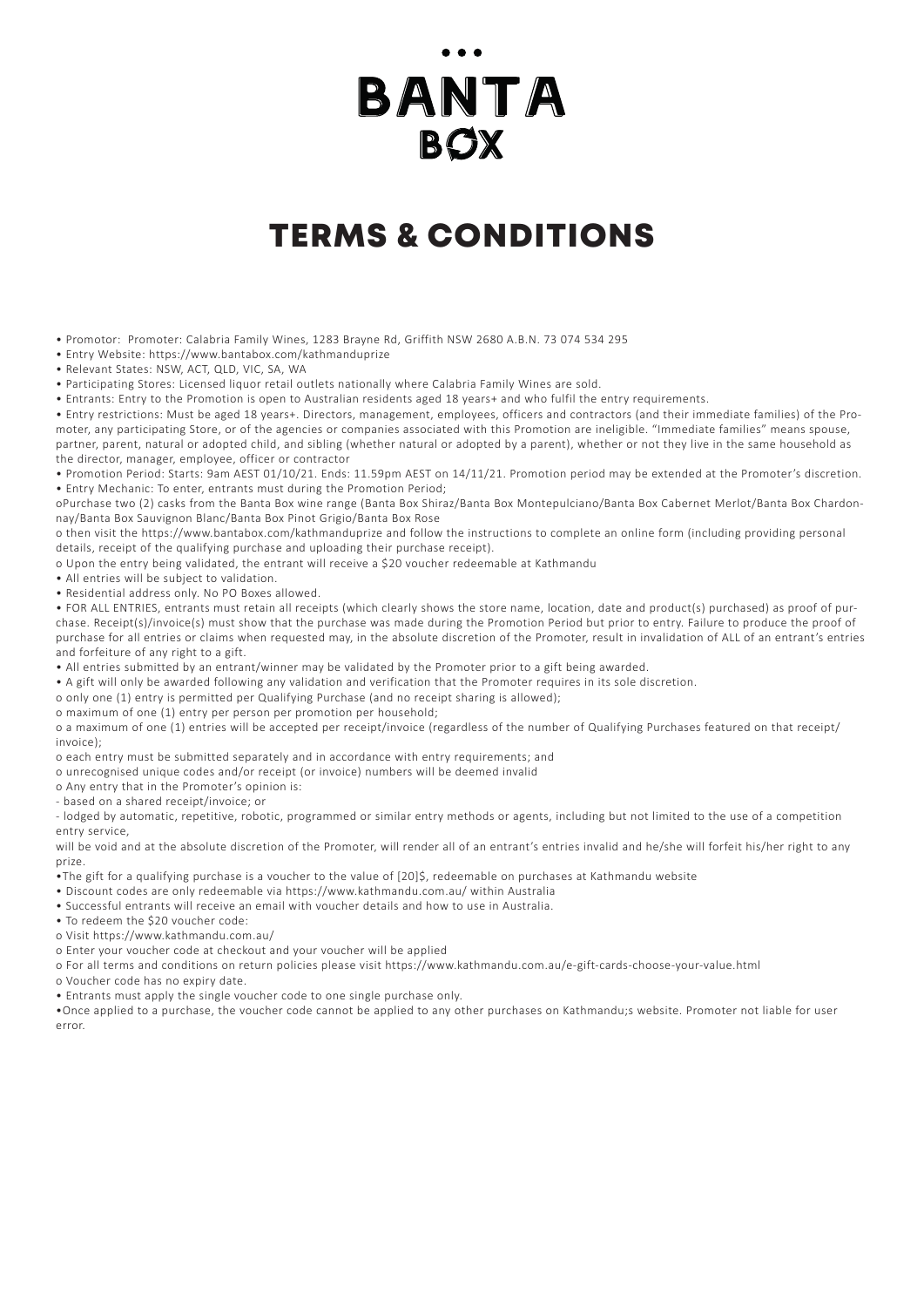## BANTA **BOX**

### TERMS & CONDITIONS

#### **TERMS OF ENTRY**

• These terms must be read together with the Schedule for this Promotion. The Schedule defines terminology used in these Terms of Entry. Participation in this Promotion constitutes acceptance of these Terms of Entry. Where there is any inconsistency between the Schedule and these terms, the Schedule prevails.

• Entry is open only to Entrants of the Relevant States/Territories who comply with the Entry Restrictions (if any). Directors, officers, management, employees and other staff (and the immediate families of directors, officers, management, employees and other staff) of the Promoter, of any Participating Store or of its related bodies corporate, or of the agencies or companies associated with this Promotion are ineligible to enter.

• The Promotion will be conducted during the Promotion Period.

• To enter the Promotion, entrants must follow the Entry Mechanic during the Promotion Period.

• Entries must be received by the Promoter during the Promotion Period. Entrants may submit up to the Maximum Number of Entries. (1) entry. • The Promoter accepts no responsibility for late, lost, incomplete, incorrectly submitted, delayed, illegible, corrupted or misdirected entries, claims or correspondence whether due to error, omission, alteration, tampering, deletion, theft, destruction, transmission interruption, communications failure or otherwise. The Promoter has no control over communications networks or services, the Internet, or computer or telephone networks or lines and accepts no responsibility for any problems associated with them, whether due to traffic congestion, technical malfunction or otherwise. The Promoter is not liable for any consequences of user error including (without limitation) costs incurred. Any form of automated entry using any device or software is invalid.

•The Promoter's decisions are final and no correspondence will be entered into. The Promoter's decision not to enforce a specific condition does not constitute a waiver of that condition or of the Terms of Entry in general.

•All entries and materials submitted to the Promoter in connection with this Promotion, become the property of the Promoter and each entrant warrants that she/he has the right to transfer these to the Promoter. Each entry must be the entrant's original work. By entering this Promotion entrants:

•(a) consent to the Promoter making copies of or publishing the whole or any part of their entry and otherwise exploiting the entry and any rights in relation to the entry, to publicise this Promotion or for any other purposes; and

• (b) undertake to the Promoter that their entry is not, and its use by the Promoter will not be, in breach of any third party intellectual property rights.

• The Promoter accepts no responsibility for any breach of contract or any infringement or other violation of copyright or any other intellectual property rights or proprietary rights through the acceptance of entries into this Promotion and each entrant takes full responsibility for any such claims made in relation to their entry.

• Incomplete entries and/or entries that, in the Promoter's judgment, contain offensive, defamatory or otherwise objectionable or inappropriate material or that infringe any third party rights will be invalid.

• Entrants may only enter the Promotion in their own name and can only use one (1) name for all entries submitted to the Promotion; there can be only one (1) email address and one (1) residential address used in connection with an entrant's name. Entrants who are deemed by the Promoter to have entered using multiple email/postal addresses, phone numbers, social media accounts or aliases may be disqualified. Entrants cannot enter on behalf of another person at any time.

• The Promoter (or its nominated agent) reserves the right at any time during or after the Promotion Period to request entrants to produce (within the requested timeframe specified by the Promoter) suitable photo identification or other documentation (to the Promoter's satisfaction, at its sole discretion) in order to verify the validity of their entry/ies and to verify an entrant (including their identity, age, residential address, place of employment, eligibility to enter and eligibility to claim a gift). If the documentation required by the Promoter is not received by the Promoter (or its nominated agent) or an entrant has not been verified or validated to the Promoter's satisfaction, then the entrant's entry (and at the Promoter's discretion all of the entrants' entries) will become invalid.

• The Promoter may in its absolute discretion, prohibit an entrant's participation in this Promotion, cancel a gift or otherwise cease to provide any benefit of a gift to an entrant if the entrant, in the opinion of the Promoter, behaves aggressively or offensively, or behaves in a manner which may diminish the good name or reputation of the Promoter or any of its related bodies corporate (or of the business of the Promoter or any of its related bodies corporate), is contrary to law or is otherwise inappropriate.

• At the Promoter's request, successful entrants must participate in, and where relevant must procure that their companion/s participate in, all promotional activity (such as publicity and photography) surrounding this Promotion or the receiving of any gift, free of charge, and they consent to the Promoter and its related bodies corporate using their name and image in promotional material. Without limitation, entrants consent to being broadcast, filmed, photographed or otherwise recorded without compensation while participating in this Promotion, or in taking or using any gift, and they consent to the Promoter repeating any such image, broadcast, film or other recording at any time.

• If an entrant is unable to or refuses or fails to take part in any element of this Promotion, or an entry is deemed not to comply with these terms, the Promoter reserves the right to discard that entrant's entry and proceed as if that entrant had not entered the Promotion.

• Successful entrants will be notified as stated in the Notification section of the Schedule.

• If any prize is not claimed in accordance with these terms of entry, the relevant entrant's entry will be deemed invalid.

• Prize and participation in this Promotion are subject to any conditions imposed by the supplier or organiser of the gift, as applicable.

• The Promoter and its associated agencies and companies will not be liable for any loss (including, without limitation, indirect, special or consequential loss or loss of profits), expense, damage, personal injury or death which is suffered or sustained (whether or not arising from any person's negligence) by any person in connection with this Promotion or accepting or using any gift, except for any liability which cannot be excluded by law (in which case that liability is limited to the minimum allowable by law).

• Without limiting the previous paragraph, the Promoter and its associated agencies and companies will not be liable for any damage to or delay in transit of prize.

• The Promoter reserves the right, in its sole discretion, to disqualify any individual who the Promoter has reason to believe has a) failed to provide adequate identification to the satisfaction of the Promoter, b) who tampered with or benefits from any tampering with the entry process or with the operation of the Promotion or acts in violation of these Terms of Entry, c) acted in a disruptive manner or acts with the intent to annoy, abuse, threaten or harass any other person, or d) engaged in any unlawful, fraudulent, deceptive or other improper misconduct intended to jeopardise the fairness and proper conduct of the Promotion and/or damage the goodwill or reputation of the Promoter or any of its related bodies corporate or the agencies or companies associated with this Promotion. Failure by the Promoter to enforce any of its rights at any state does not constitute waiver of those rights. The Promoter reserves its legal rights to recover damages or other compensation from such an offender.